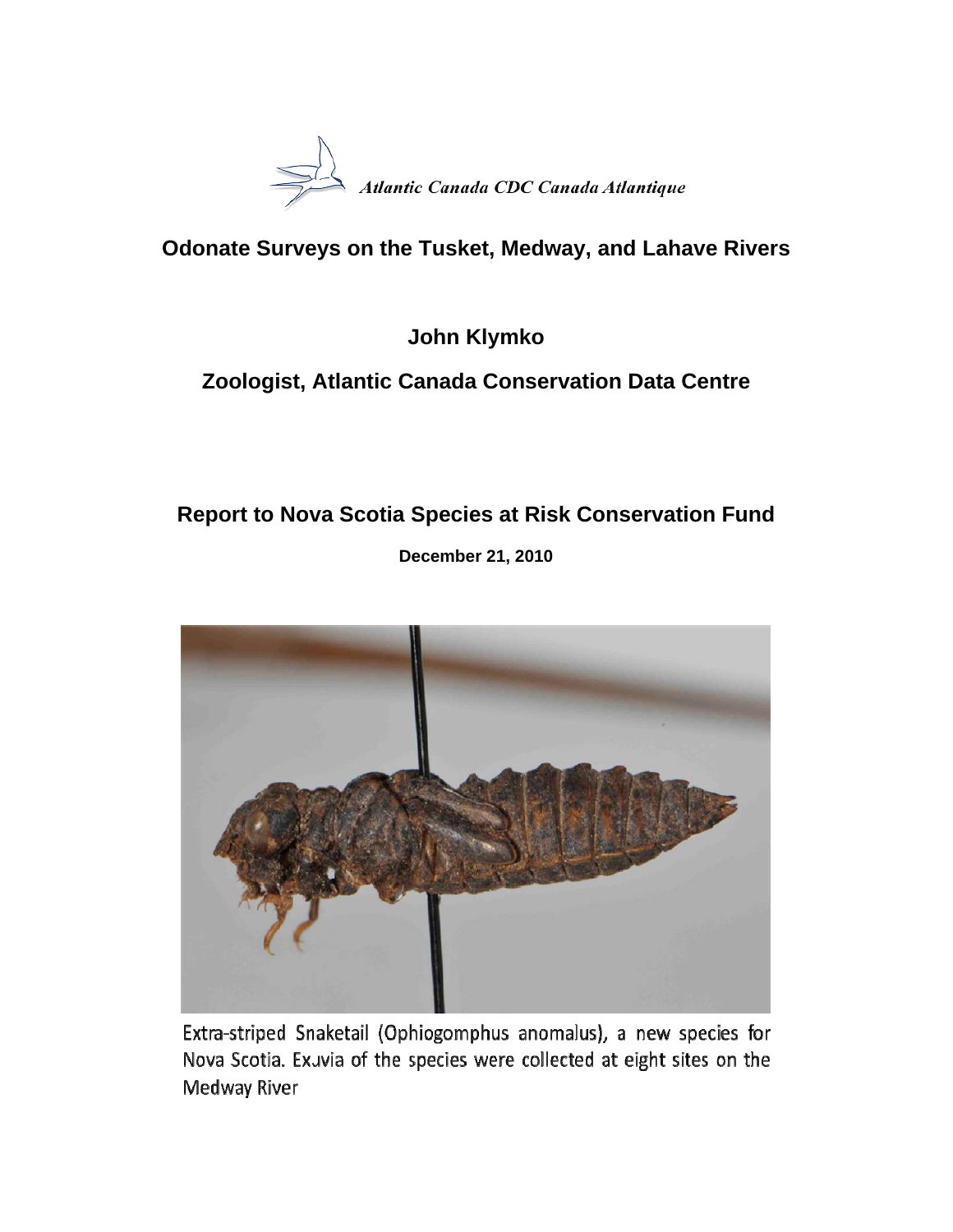# **Introduction**

Great effort has been spent documenting Odonata in Nova Scotia in the past 20 years, largely due to the efforts of Paul Brunelle and contributors to the Atlas Dragonfly Inventory Program (ADIP). As of 2008, there were 10,448 records documenting 122 species<sup>1</sup>. There is, however, still much to be learned. Many potential species have yet to be recorded, many rare species are known from only from a handful of records, and many areas have received little attention.

Of all the records that exist in the ADIP database, 90% are of adults. Given the high mobility of adult dragonflies and damselflies, the presence of an adult at a particular site has limited conservation implications unless it is captured in habitat that is suitable for its larval development. Of greater conservation consequence is the collection of exuvia (the shed skins left at the water's edge when a larva emerges and metamorphoses into an adult). Their presence indicates the water body hosts a breeding population, or in conservation terms an element occurrence, of the species. Exuvia also allow for the detection of many elusive species, particularly the clubtails (Gomphidae) where many species spend little time as adults near the water from which they emerged, and shadowdragons (*Neurocordulia*) where adults are fast‐flying and crepuscular.

This project involved the surveying of sections on the Lahave (and major Lahave tributaries), Medway, and Tusket Rivers with high potential for rare species. In total 30km of river was sampled, and 9 evening site visits, targeting shadowdragons, were made. Extra‐striped Snaketail was recorded for the first time in Nova Scotia on the Medway River, and new populations of three provincially uncommon or rare species (Orange Bluet, Maine Snaketail, Riffle Snaketail) were discovered at various locations. The discovery of Extra‐striped Snaketail is especially significant. The Medway River is one of the best surveyed Nova Scotia rivers, but almost no attention has been paid to exuvia. Detecting the species on the river through exuvia sampling demonstrates the utility of the technique for detecting elusive species, and shows that there is much to be learned about Nova Scotia's Odonata. Extra-striped Snaketail is also often considered an indicator species for Pygmy Snaketail, a COSEWIC‐listed dragonfly not known from Nova Scotia.

#### **Methods**

Given their potential to host a diverse odonate fauna and rare species, major rivers were targeted for surveying. Based on discussions with NS DNR and Paul Brunelle, sections of the Medway, Tusket, and Lahave (North and West Branch) Rivers were surveyed.

Day‐surveying was done from canoe on stretches of each river (see Map 1). In total 30km was surveyed. Sites within those stretches were selected during surveys (areas immediately below sections of fast water were targeted; they are often the site of mass emergences). Each site consisted of 50-100m of shoreline. At each site habitat and weather conditions were recorded, as per ADIP protocols. All exuvia

<sup>1</sup> Brunelle, P.‐M. 2010. Dragonflies and damselflies (Odonata) of the Atlantic Maritime Ecozone. *In* Assessment of Species Diversity in the Atlantic Maritime Ecozone. *Edited by* D.F. McAlpine and I.M. Smith, NRC Research Press, Ottawa, Canada. Pages 333‐369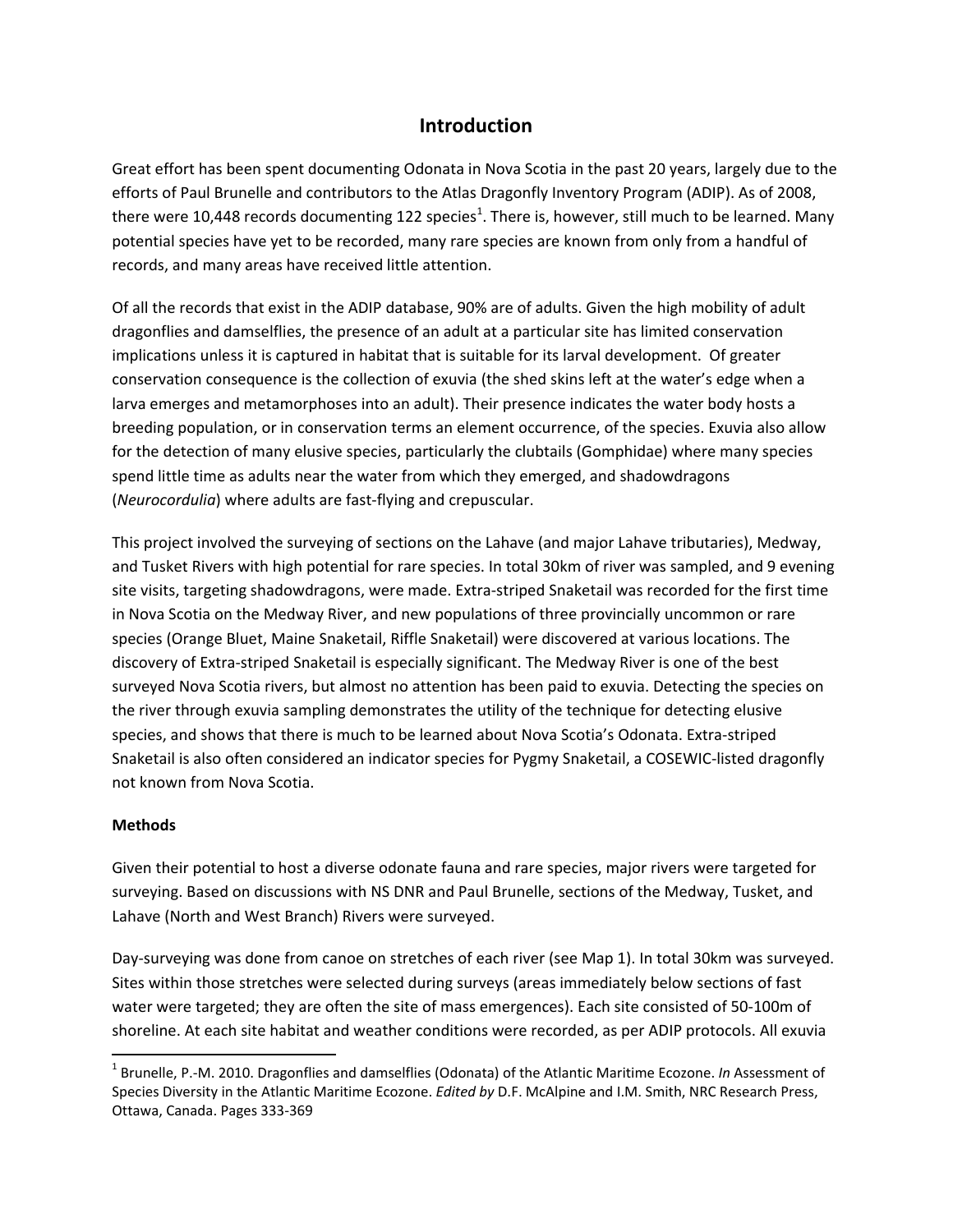encountered were collected, as were many adults. Adults that could be identified in the field were recorded.

Evening surveying was conducted at nine locations on the Medway, Lahave, Tusket, and Carleton Rivers and Cold Stream, a small tributary to the Tusket River (Maps 1‐6, the Carleton River site [not mapped] is at 44.0064°N, 65.9248°W). These surveys were done at dusk, and specifically targeted shadowdragons. Shadowdragons haven't been recorded in Nova Scotia, but they may have been overlooked because of their crepuscular flight times.

### **Results**

Extra‐striped Snaketail was recorded in Nova Scotia for the first time. Three provincially uncommon to rare species (species with S-Ranks S1 to S3S4, S-Ranks defined at http://www.natureserve.org/explorer/ ranking.htm#natsub) were documented – Orange Bluet, Riffle Snaketail, and Maine Snaketail. Details on these four species are provided below. No shadowdragons were observed during evening surveys.

In total 128 hours (17 person days) was spent collecting, processing, and identifying museum specimens (includes field, travel, and office hours). The surveys were done between June 14 and July 22, 2010 and produced 312 records (species x location) of 48 species and 841 specimens that will be donated to the Nova Scotia Museum (see Table 1 for breakdown of species collected).

Water levels were low (ideal for exuvia collections) in June, the month when half of the site visits were done. Water levels rose dramatically in early July, resulting in poor conditions for exuvia collection for the balance of the site visits. The dates that each stretch of river was visited is given on the maps.

## **Extra‐striped Snaketail (***Ophiogomphus anomalus***)**

This species of clear rapid rivers was found at eight sites on the Medway River (Map 2). All records were exuvia, and in total 68 exuvia were collected. The records suggest the species is relatively common in the river for the entire stretch surveyed. It is likely that the occurrence extends beyond this stretch of river, as the habitat up and downstream of the section surveyed is similar to what was surveyed.

There are 300 records of 46 species from the Medway River in the ADIP database, making it one of the best-surveyed rivers in Nova Scotia. However, only nine of the records are of exuvia or larvae. The lack of exuvia surveying is the likely reason that Extra‐striped Snaketail has been overlooked until now.

This is a nearly 200km Canadian range extension for this species. The nearest known population is in the Magaguadavic River in Charlotte County, New Brunswick.

Extra-striped Snaketail is often considered an indicator species for Pygmy Snaketail<sup>2</sup>, a COSEWIC-listed species not known from Nova Scotia. In Canada, Pygmy Snaketail is known only from a few locations in

  $2$  COSEWIC. 2008. COSEWIC assessment and status report on the Pygmy Snaketail Ophiogomphus howei in Canada. Committee on the Status of Endangered Wildlife in Canada. Ottawa. vii + 34 pp. (www.sararegistry.gc.ca/status/status\_e.cfm).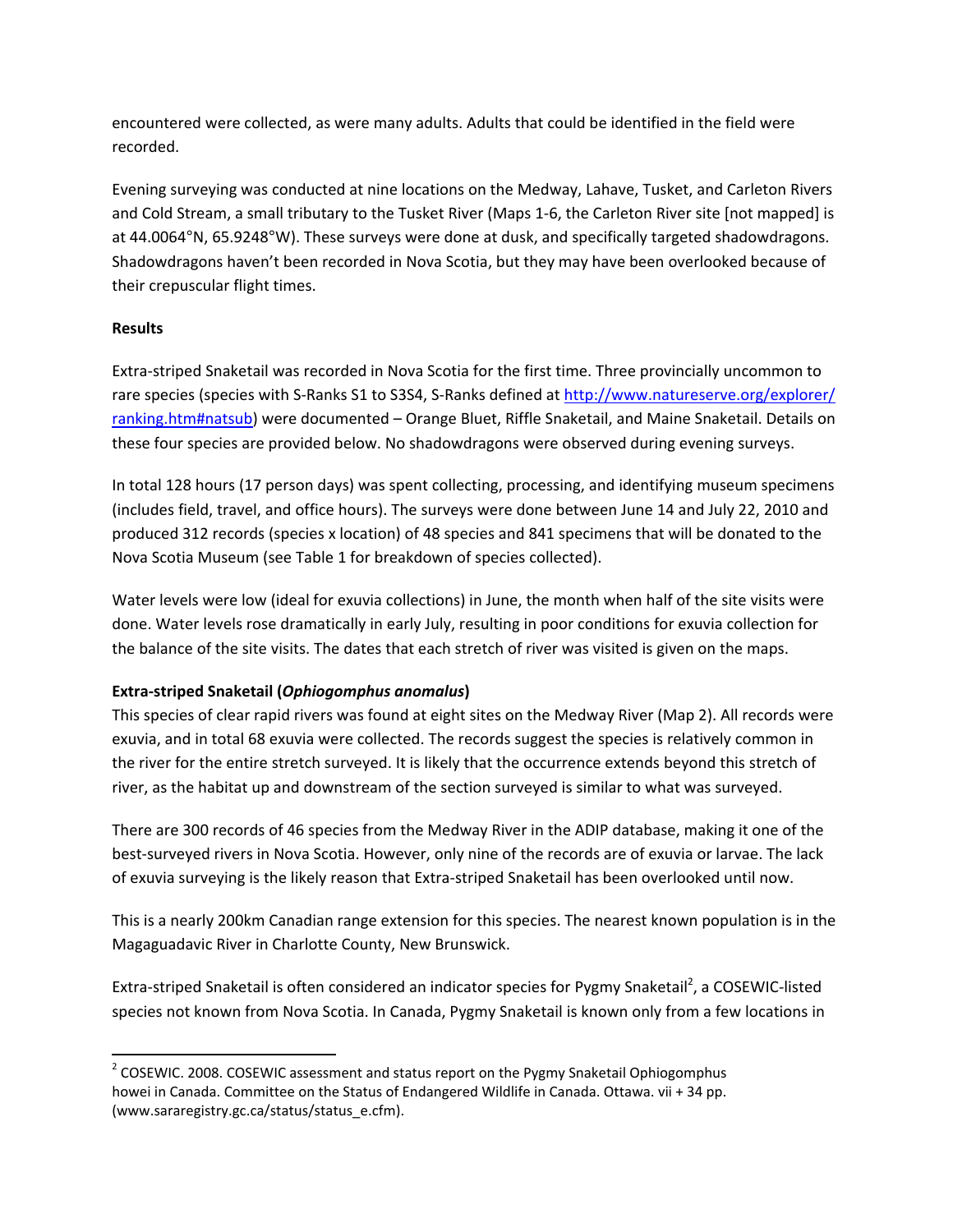New Brunswick and a single location in Ontario, though there are suitable habitats throughout the Maritimes<sup>2</sup>. The discovery of Extra-striped Snaketail in Nova Scotia further demonstrates the potential for the occurrence of Pygmy Snaketail to occur in Nova Scotia.

### **Maine Snaketail (***Ophiogomphus mainensis***, S1)**

This species of clear rapid streams and rivers was found at six locations on the West Lahave River and one location on the Medway River. Records consisted of two adults and 32 exuvia (both adults from West Lahave River). Maine Snaketail was previously known from three locations in Nova Scotia, including one breeding location on the Medway River at South Brookfield.

Exuvia were found along the entire length of the West Lahave River surveyed, suggesting the species is more widespread on this river than surveys indicate. These records represent a new Nova Scotia population for this species, and the first records for the Lahave watershed and Lunenburg County. The single exuvia recorded on the Medway River was found 18km southeast of the previously documented South Brookfield site. It is unlikely that these two occurrences are part of a contiguous population as they are separated by Ponhook Lake, which is not suitable habitat for this riverine species. Thus the Medway record also represents a new population.

### **Riffle Snaketail (***Ophiogomphus carolus***, S3)**

Another species of clear rapid streams and rivers, adult Riffle Snaketail were found at two locations on the North Branch Lahave River and one site on the West Lahave River. These are the first records for this species on the Lahave watershed.

A total of 43 snaketail exuvia were collected from 16 sites on the North Branch Lahave, West Lahave, and Medway Rivers that are likely Riffle Snaketail. Unfortunately, Riffle Snaketail exuvia are difficult, if not impossible, to distinguish from the exuviae of Rusty Snaketail (*Ophiogomphus rupinsulensis*) and Brook Snaketail (*Ophiogomphus aspersus*). These 43 exuviae will be deposited in the Nova Scotia museum, where they can be revisited by future researchers should new identification techniques be developed.

#### **Orange Bluet (***Enallagma signatum,* **S1)**

Orange Bluet occurs in a variety of still water situations. It is most active late in the day, making it likely to be overlooked. Orange Bluet was found at two locations, approximately 2.3 km apart, on the Tusket River. A total of 34 individuals were observed, 14 at the upstream site, 20 at the downstream site. Both sites had slow flow with emergent vegetation. Given their proximity they likely represent a single population.

Orange Bluet was first recorded in Nova Scotia in 2001. It is known from four other Nova Scotia locations, including a record from Cumberland County made in September 2010 by AC CDC staff. The Tusket River records represent the first for the watershed and for Yarmouth County. They are nearly 80 km from the nearest known population.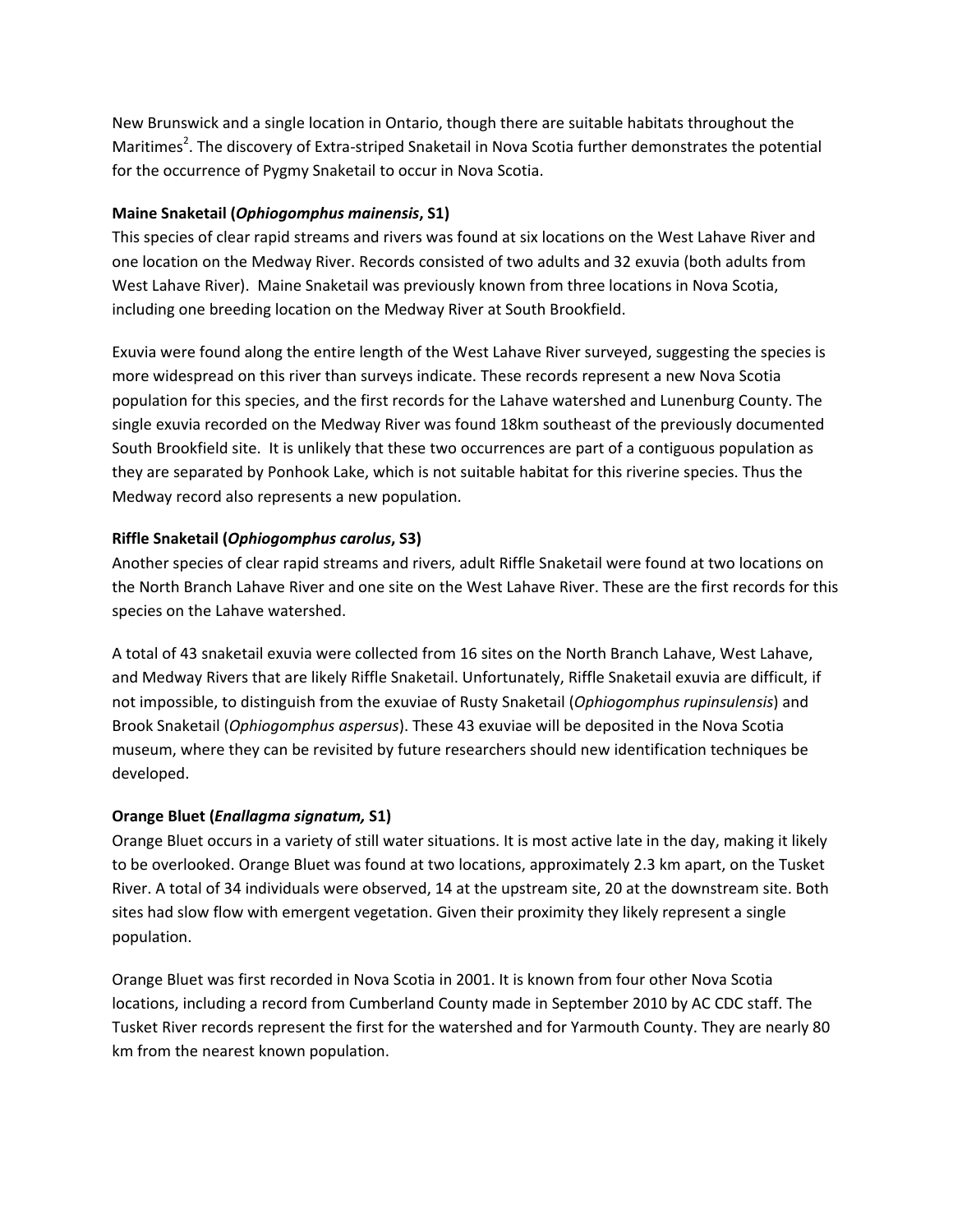#### **Non‐odonate Highlights**

Several occurrences of COSEWIC listed species were recorded during the odonate surveys. The most noteworthy was a stand of Redroot (*Lachnanthes caroliniana –* Threatened) found on the Medway River between the mouths of Dean Brook and Murray Brook. The stand of approximately 200 plants are approximately nine kilometers from the nearest plants on Ponhook Lake, and likely represent a new Canadian population (there are two known populations, one centered on Ponhook Lake and on centered on Molega Lake).

Eastern Ribbon Snake (*Thamnophis sauritus* – Threatened) was recorded on the Medway River approximately 3.5km downstream of Bangs Falls. This is eight kilometers from the nearest record, and represents a new Nova Scotia population<sup>3</sup>.

#### **Conclusions**

The 2010 fieldwork on major rivers in southern Nova Scotia has significantly increased our understanding of the distribution and status of several rare dragonfly and damselfly species. The surveys demonstrate that exuvia‐based collecting can detect elusive species, and can turn up new species on waterways where adults have been well‐surveyed. The occurrence of Extra‐striped Snaketail in Nova Scotia indicates appropriate habitat may occur for the COSEWIC Special Concern Pygmy Snaketail in Nova Scotia.

Most importantly findings indicate there is still much to be learned about Nova Scotia's Odonata. Additional fieldwork on large Nova Scotia rivers would certainly produce new locations for rare species, and likely add species to the provincial list. Large Nova Scotia rivers that have received little attention to date include the St. Mary's (15 records, no exuvia), Clyde (41 records, 1 exuvia), Annapolis River (37 records, 1 exuvia), Roseway (5 records, no exuvia), Stewiacke (3 records, no exuvia), Musquodobit (3 records, 1 larva) (ADIP 2010).

#### **Acknowledgements**

Paul Brunelle and Denis Doucet provided instruction on exuvia identification. Paul Brunelle confirmed (and in several instances corrected) specimen identifications.

 $3$  The standard separation distances used by NatureServe to delineate element occurrences produce many distinct populations in the general area of this observation. As more snakes are observed in the area the separation distances can be bridged, and many of the current populations will be merged.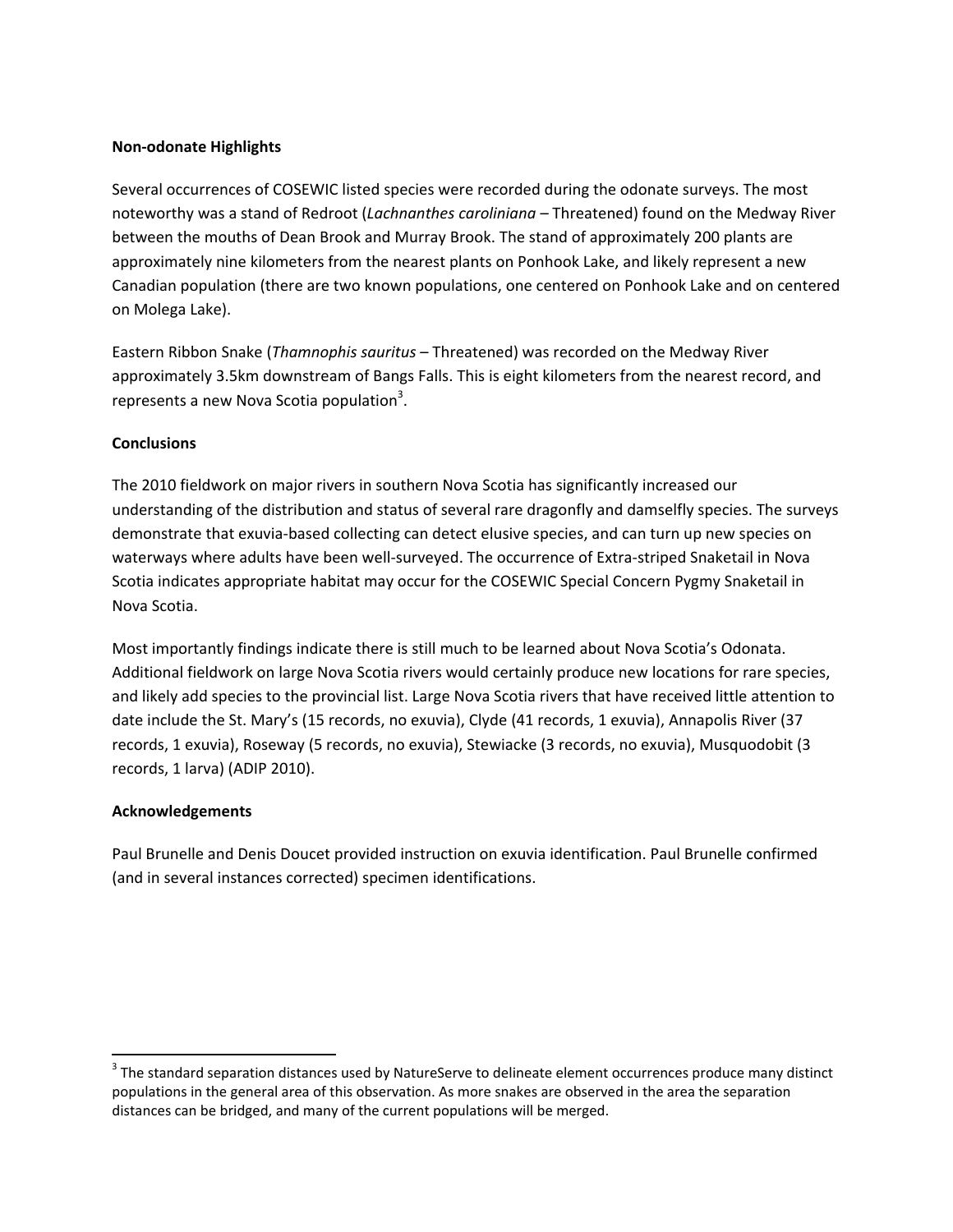| <b>English Name</b>              | <b>Scientific Name</b>   | <b>NS</b><br><b>Srank</b> | Tusket | <b>Medway</b> | <b>North</b><br><b>Branch</b><br>Lahave | West<br>Lahave |
|----------------------------------|--------------------------|---------------------------|--------|---------------|-----------------------------------------|----------------|
| River Jewelwing                  | Calopteryx aequabilis    | S5                        | х      | х             |                                         | х              |
| Ebony Jewelwing                  | Calopteryx maculata      | S5                        | X      | Χ             | X                                       | X              |
| <b>Slender Spreadwing</b>        | Lestes rectangularis     | S <sub>5</sub>            |        |               | X                                       |                |
| Swamp Spreadwing                 | Lestes vigilax           | S5                        | X      | Х             |                                         |                |
| Variable Dancer                  | Argia fumipennis         | S <sub>5</sub>            | Χ      | X             | Х                                       |                |
| Powdered Dancer                  | Argia moesta             | S <sub>5</sub>            | X      | X             | X                                       | X              |
| Taiga Bluet                      | Coenagrion resolutum     | S <sub>1</sub>            | Χ      | X             | X                                       |                |
| <b>Boreal Bluet</b>              | Enallagma boreale        | S <sub>5</sub>            |        | Χ             |                                         |                |
| <b>Azure Bluet</b>               | Enallagma aspersum       | S <sub>5</sub>            | X      |               | X                                       |                |
| Marsh Bluet                      | Enallagma ebrium         | S5                        | X      |               | Χ                                       |                |
| <b>Stream Bluet</b>              | Enallagma exsulans       | S <sub>5</sub>            | X      | X             | Χ                                       |                |
| Hagen's Bluet                    | Enallagma hageni         | S <sub>5</sub>            | X.     | X             |                                         |                |
| Orange Bluet                     | Enallagma signatum       | S <sub>1</sub>            | X      |               |                                         |                |
| <b>Fragile Forktail</b>          | Ischnura posita          | S <sub>5</sub>            |        |               |                                         | Х              |
| Eastern Forktail                 | Ischnura verticalis      | S5                        | X      |               | Х                                       |                |
| Aurora Damsel                    | Chromagrion conditum     | S <sub>5</sub>            | X      | Х             |                                         |                |
| Green-Striped Darner             | Aeshna verticalis        | S <sub>4</sub>            |        |               | Х                                       |                |
| Common Green Darner              | Anax junius              | S <sub>5</sub> B          | X      |               |                                         |                |
| Fawn Darner                      | Boyeria vinosa           | S4                        | X      | X             | X                                       |                |
| <b>Black-Shouldered Spinyleg</b> | Dromogomphus spinosus    | S <sub>5</sub>            |        |               | X                                       |                |
| Lancet Clubtail                  | Gomphus exilis           | S <sub>5</sub>            | X      | X             | X                                       | X              |
| Moustached Clubtail              | Gomphus adelphus         | S <sub>5</sub>            |        | X             | Χ                                       | X              |
| Dragonhunter                     | Hagenius brevistylus     | S <sub>5</sub>            | X      | X             | X                                       |                |
| Least Clubtail                   | Stylogomphus albistylus  | S <sub>5</sub>            | X      | X             | X                                       | X              |
| <b>Extra-Striped Snaketail</b>   | Ophiogomphus anomalus    |                           |        | $\mathsf X$   |                                         |                |
| <b>Riffle Snaketail</b>          | Ophiogomphus carolus     | S3                        |        |               | Х                                       | X              |
| Maine Snaketail                  | Ophiogomphus mainensis   | S <sub>1</sub>            |        | X             |                                         | X              |
| Twin-Spotted Spiketail           | Cordulegaster maculata   | S5                        |        | X             |                                         | X              |
| <b>Stream Cruiser</b>            | Didymops transversa      | S <sub>5</sub>            | X      | X             |                                         |                |
| Illinois River Cruiser           | Macromia illinoiensis    | S <sub>5</sub>            | X      | X             | X                                       | X              |
| <b>Petite Emerald</b>            | Dorocordulia lepida      | S <sub>5</sub>            | Χ      |               | X                                       |                |
| <b>Mantled Baskettail</b>        | Epitheca semiaquea       | <b>SNA</b>                | X      | Х             |                                         | X              |
| <b>Uhler's Sundragon</b>         | Helocordulia uhleri      | S <sub>5</sub>            | X      | X             |                                         | X              |
| Lake Emerald                     | Somatochlora cingulata   | S4                        |        |               | X                                       |                |
| Calico Pennant                   | Celithemis elisa         | S <sub>5</sub>            |        | X             |                                         |                |
| Dot-Tailed Whiteface             | Leucorrhinia intacta     | S <sub>5</sub>            | X      | X             |                                         |                |
| Slaty Skimmer                    | Libellula incesta        | S5                        | X      | X             | X                                       |                |
| <b>Twelve-Spotted Skimmer</b>    | Libellula pulchella      | S <sub>5</sub> B          | X      |               |                                         |                |
| Four-Spotted Skimmer             | Libellula quadrimaculata | S <sub>5</sub>            |        | X             |                                         |                |
| <b>White Corporal</b>            | Ladona exusta            | S <sub>5</sub>            | X      |               |                                         |                |
| Common Whitetail                 | Plathemis lydia          | S <sub>5</sub>            |        | X             |                                         |                |
| <b>Chalk-Fronted Corporal</b>    | Ladon julia              | S <sub>5</sub>            | X      |               |                                         |                |
| Saffron-Winged Meadowhawk        | Sympetrum costiferum     | S <sub>5</sub>            |        |               | X                                       |                |
| Cherry-Faced Meadowhawk          | Sympetrum internum       | S <sub>5</sub>            | X      |               |                                         |                |
| <b>Band-Winged Meadowhawk</b>    | Sympetrum semicinctum    | S <sub>5</sub>            |        |               | X                                       |                |
| Yellow-Legged Meadowhawk         | Sympetrum vicinum        | S5                        | X      |               |                                         |                |

Table 1: Odonata Species recorded on the Tusket, Medway, North Branch Lahave, and West Lahave Rivers. SRank definitions available at http://www.natureserve.org/explorer/ ranking.htm#natsub.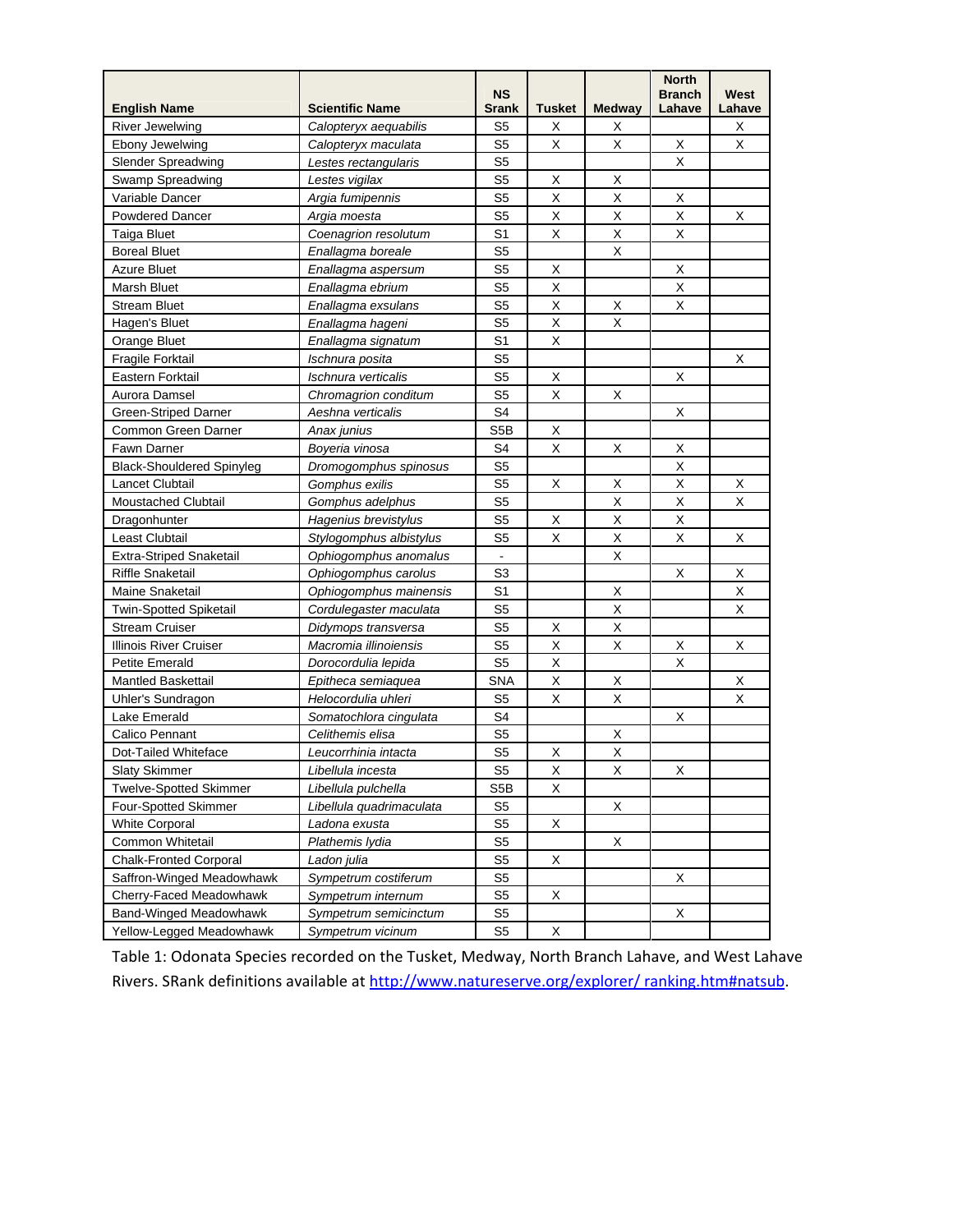

Map 1: Collecting sites on North Arm Lahave River. Yellow track – route paddled. Star – day site. Circle – evening site. Arrow – Riffle Snaketail. Day sites were visited July 23, 2010, evening site visited June 12, 2010. Map grid = 1km.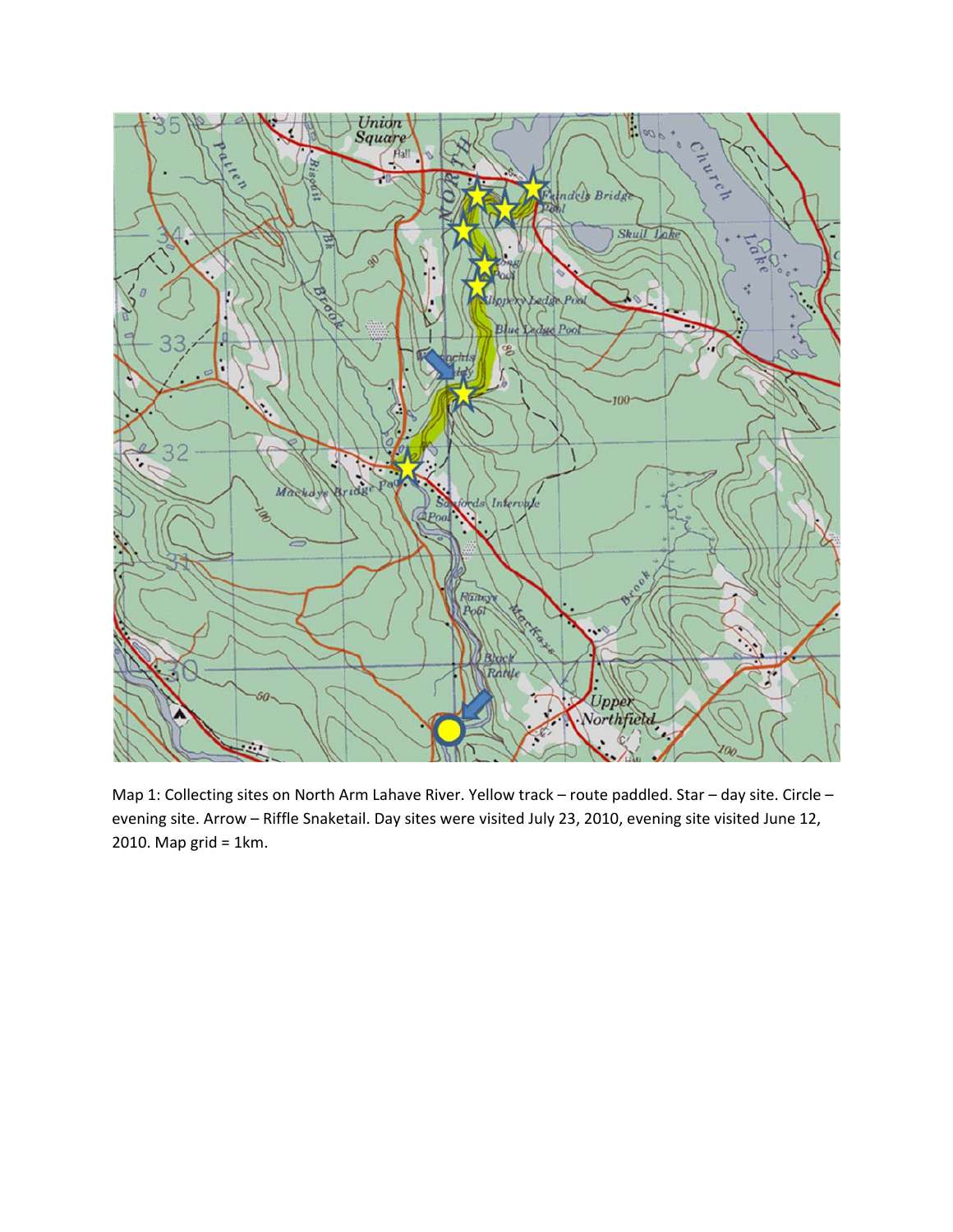

Map 2: Collecting sites on West Lahave River. Yellow track – route paddled. Star – day site. Blue arrow – Maine Snaketail. Yellow arrow – Riffle Snaketail. Day sites visited June 15, 2010. Map grid = 1km.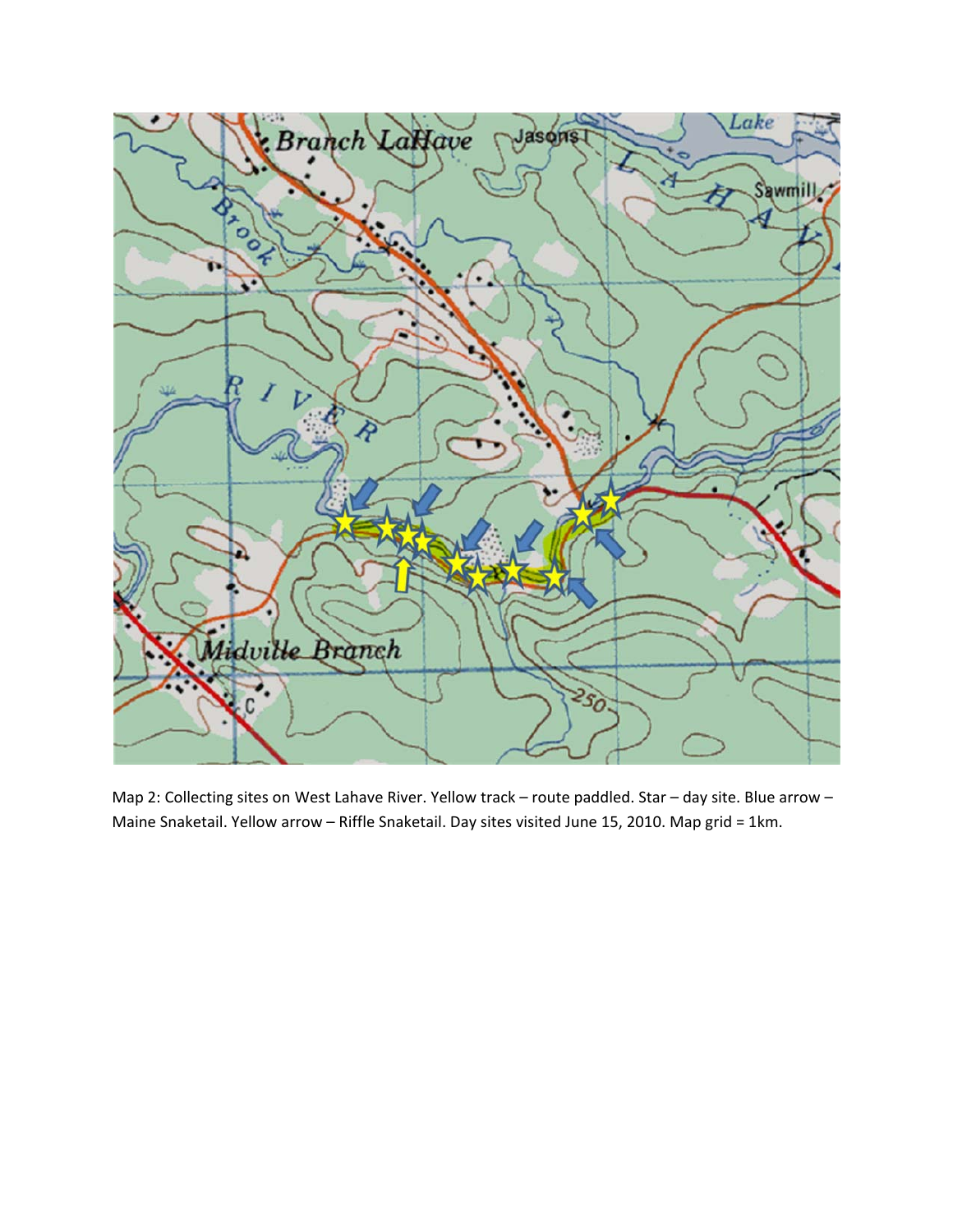

Map 3: Evening collecting sites on Lahave River. Sites visited July 19, 2010 Map grid = 1km.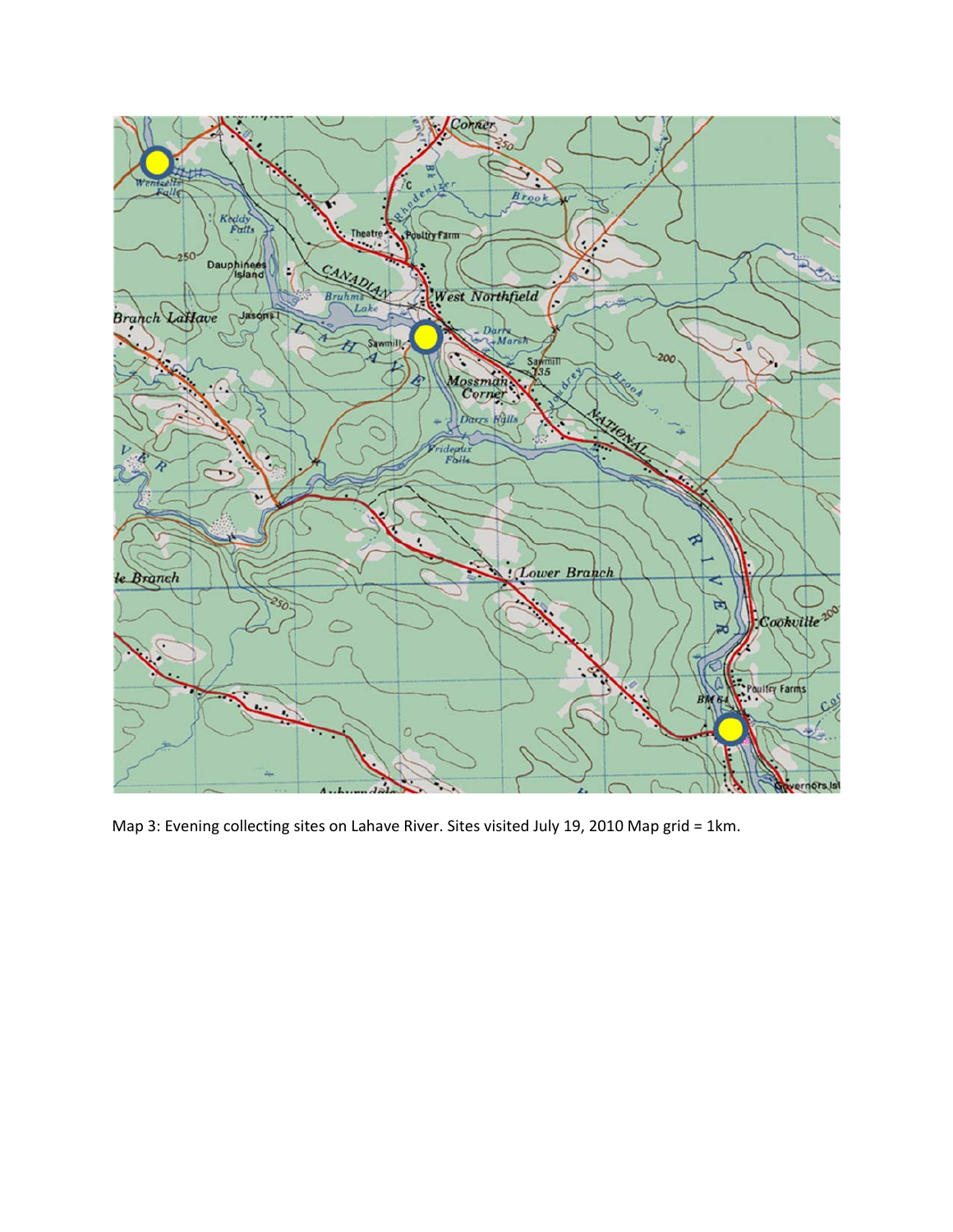

Map 4: Collecting sites on Medway River. Yellow track – route paddled. Star – day site. Circle – evening site. Blue arrow – Extra-striped Snaketail. Yellow arrow – Maine Snaketail. Day sites on upstream section and night sites visited July 20, 2010, day sites on downstream section visited June 18, 2010. Map grid <sup>=</sup> 1km.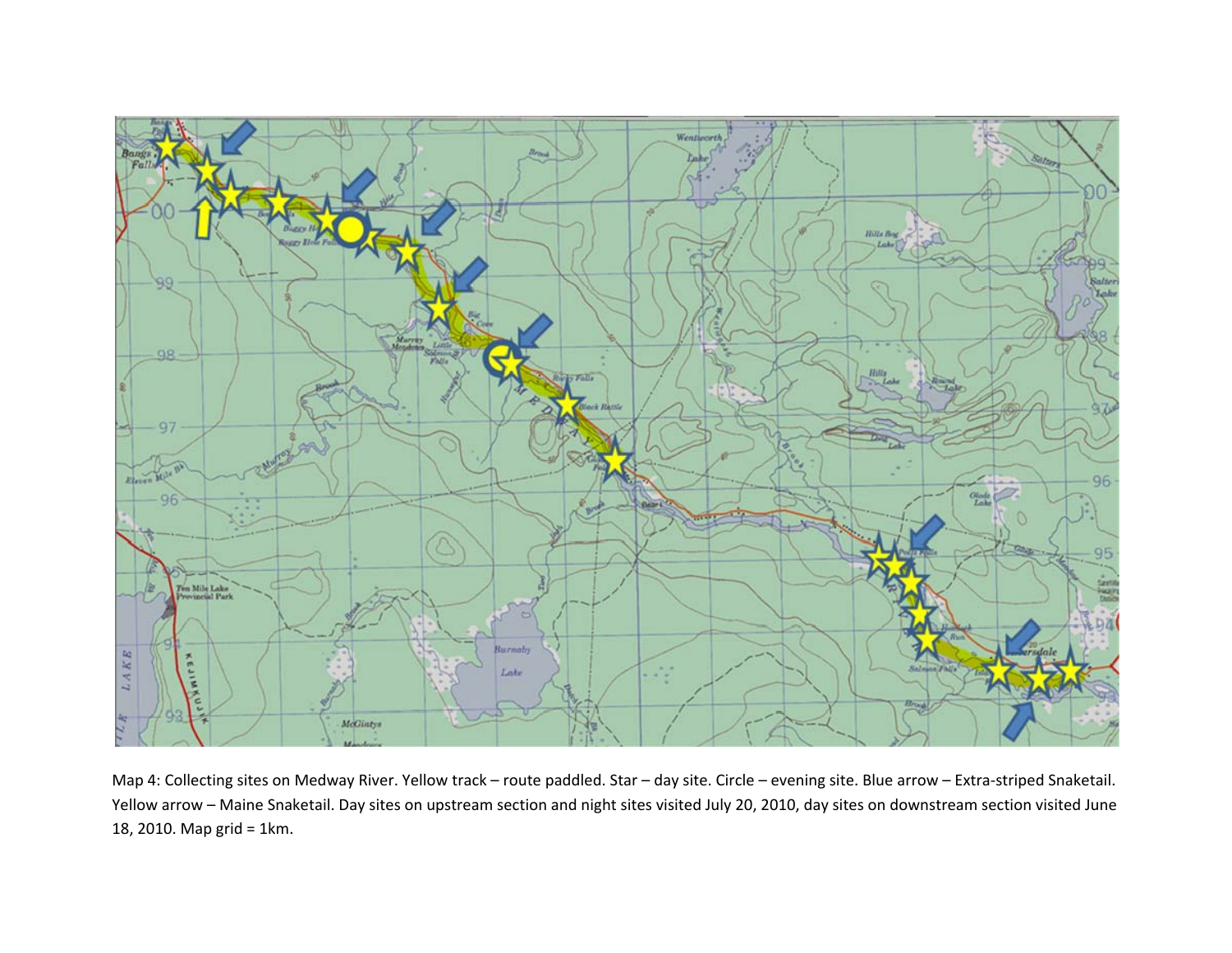

Map 5: Collecting sites on Tusket River. Yellow track – route paddled. Star – day site. Circle – evening site. Sites visited June 16, 2010. Map grid = 1km.